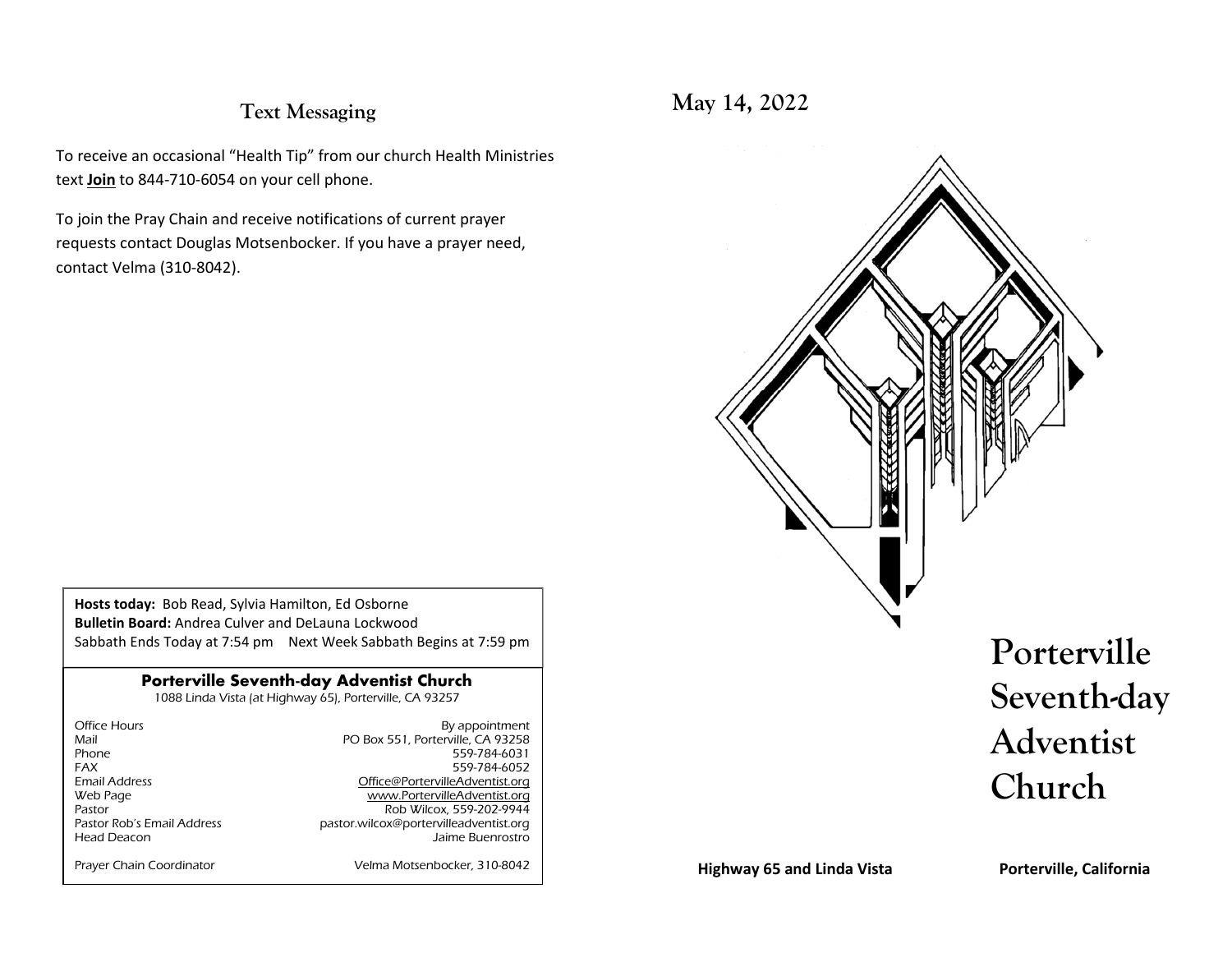#### **We Gather to WorshipMay 14, 2022 10:45 am**

**Welcome/Praise Time** Judy Brenner

**Announcements/Community Building**Aaron Pozo/Silvia Martinez

**Musical Meditation** 

**Invocation** Pastor Rob Wilcox

**Hymn of Praise #88 "I Sing the Mighty Power of God"**

**Scripture Reading: Isaiah 55:6-9** Isaac Quinones

> **Worship in Prayer** Jose Serrano

**Children's Offering** Aaron Pozo

**Worship in Giving: Disaster and Famine Relief**Aaron Pozo

> **Special Music** Aaron Pozo

**Worship in the Word: "Shepherded"**Pastor Rob Wilcox

> **Benediction** Pastor Rob Wilcox

**Welcome to the Seventh-day Adventist Church in Porterville**

> **Sabbath School Bible Discussion**

> > **9:30 a.m.**

**Series Title: Genesis**

 This week: Lesson 7 "The Covenant with Abraham" Nex week: Lesson 8 "The Promise"

**Adult class is in the Sanctuary.** 

# **Calendar this Week**

Sunday, May 15 8:00 am Church Work Bee 10:00 am Softball Practice, Buckley Elementary School

Wednesday, May 18

Next Sabbath, May 21 9:30 am Sabbath School 10:45 am Morning Worship

6:30 pm Prayer Meeting